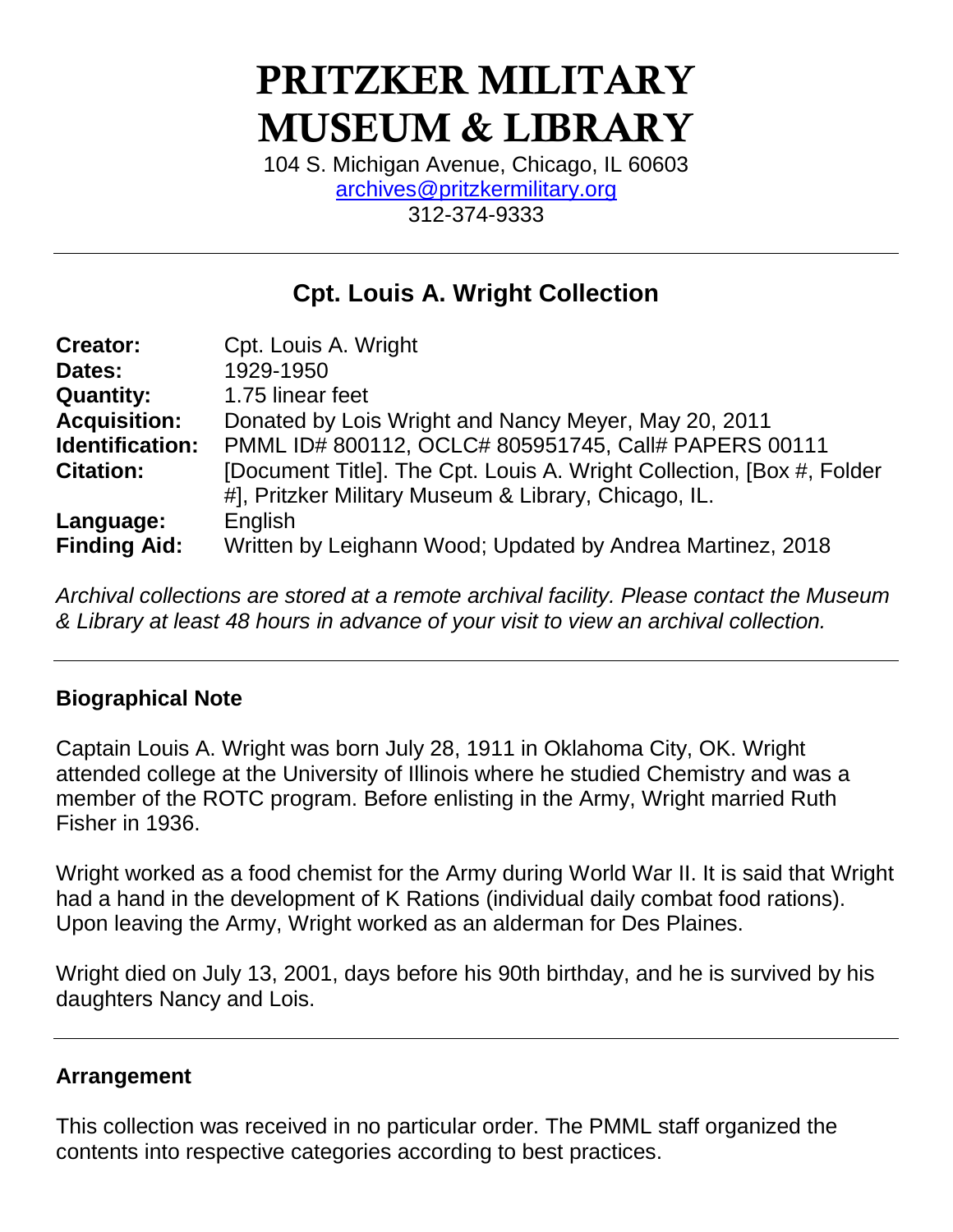### **Rights**

Copyrights held by Lois Wright and Nancy Meyer were transferred to the Pritzker Military Museum & Library. All other rights are held by the author or publisher. Users assume responsibility for following copyright laws as established by US Code Title 17.

#### **Related Collections**

Matthew A. Gelbin Collection Frank T. Stover III Military Memorabilia Irving Heymont Collection James W. Wengert, M.D. Military Medical Collection Louis and Ruth Wright Papers, 1930-1966, 2010: University of Illinois Archives

#### **Separations**

|           | <b>Item ID Call Number Description</b> |                                                                                  |
|-----------|----------------------------------------|----------------------------------------------------------------------------------|
|           | 800112085 Box 5 (tube)                 | Map: Oklahoma, Comanche County, Fort Sill Military<br>Reservation, Grid Zone "D" |
|           |                                        | 800112086 Box 5 (tube) Map: The Field Artillery School                           |
| 800112087 |                                        | Box 5 (tube) Army Extension Courses-measurement tools                            |

#### **Key Subjects**

#### **Names**

Cpt. Louis A. Wright

#### **Subjects**

United States. Army--Commissariat--History. United States. Army. Field artillery -- History. United States. -- Army. -- Quartermaster Corps. United States. Quartermaster Food and Container Institute for the Armed Forces, Chicago. U.S. Quartermaster Corps Subsistence School, Chicago. [World War, 1939-1945.](http://prml.ent.sirsi.net/client/search/results.displaypanel.displaycell.detail.mainpanel.osrfielddisplay.newsearch/default/q$003dWorld$002bWar$00252C$002b1939-1945.$0026rw$003d0$0026ln$003den_US$0026pv$003d-1$0026ic$003dfalse$0026dt$003dlist$0026sm$003dfalse$0026)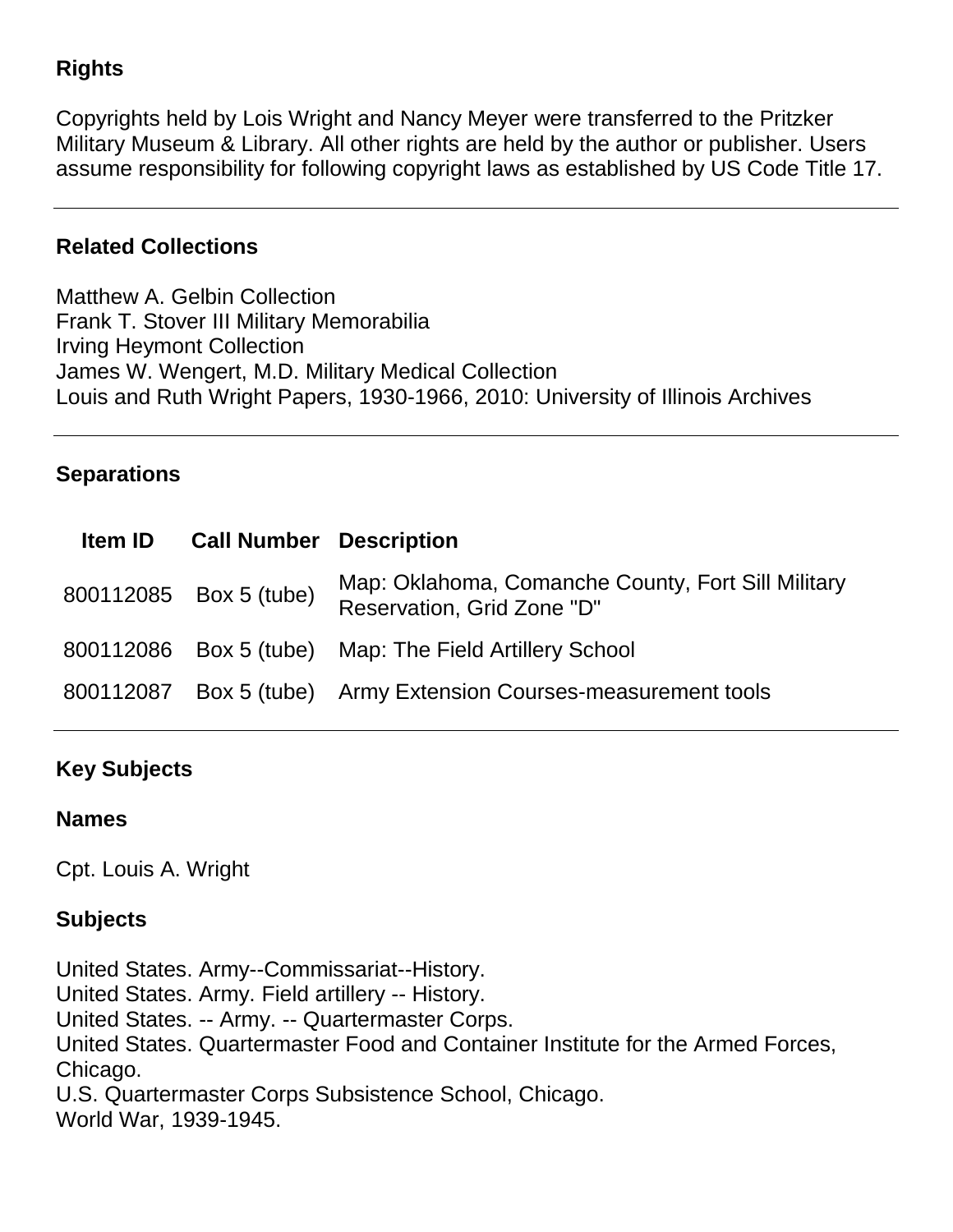## **Container List**

|             | <b>Box Folder</b> | Item ID#  | <b>Title</b>                                                                                            | <b>Dates</b> |
|-------------|-------------------|-----------|---------------------------------------------------------------------------------------------------------|--------------|
|             |                   |           | <b>Series One: Quartermaster Subsistence</b><br><b>School</b>                                           |              |
| 1           |                   | 800112001 | <b>CQMD Historical Studies: Central</b><br>Procurement of Dehydrated Vegetables for<br>the Armed Forces | 3/1945       |
|             | 1                 |           | <b>Subsistence School Texts</b>                                                                         |              |
|             |                   |           | 800112002 Text No. 13: Poultry and Eggs                                                                 | n.d.         |
|             |                   |           | 800112003 Text No. 14: Fish and Fishery Products                                                        | 10/1944      |
|             |                   | 800112004 | <b>Text No. 15 Livestock and Livestock</b><br>Marketing                                                 | 8/1944       |
|             | $\overline{2}$    |           | <b>Subsistence School Texts</b>                                                                         |              |
|             |                   | 800112005 | Text No. 16: Miscellaneous Packing House<br><b>By-Products</b>                                          | n.d.         |
|             |                   |           | 800112006 Text No. 17: Edible Fats and Oils                                                             | n.d.         |
|             | 3                 |           | <b>Subsistence School Texts</b>                                                                         |              |
|             |                   | 800112007 | Text No. 18: Fresh Meats-Beef, Veal, Pork,<br><b>Mutton and Lamb</b>                                    | n.d.         |
|             |                   |           | 800112008 Text No. 19: Refrigeration                                                                    | n.d.         |
|             | 4                 |           | <b>Subsistence School Texts</b>                                                                         |              |
|             |                   |           | 800112009 Text No. 20: Leavening Agents                                                                 | n.d.         |
|             |                   | 800112010 | Text No. 21: Macaroni Products                                                                          | 5/18/1944    |
| $\mathbf 2$ |                   | 800112011 | Subsistence Bulletin No. 5: Fruit Preserves,<br>Jams, Jellies and Marmalades                            | 1939         |
|             |                   | 800112012 | Subsistence Bulletin No. 9: Leavening,<br>Seasoning and Flavoring Agents                                | 1938         |
|             |                   | 800112013 | Subsistence School Bulletin No. 10: Sugars,<br><b>Starches and Syrups</b>                               | 1928         |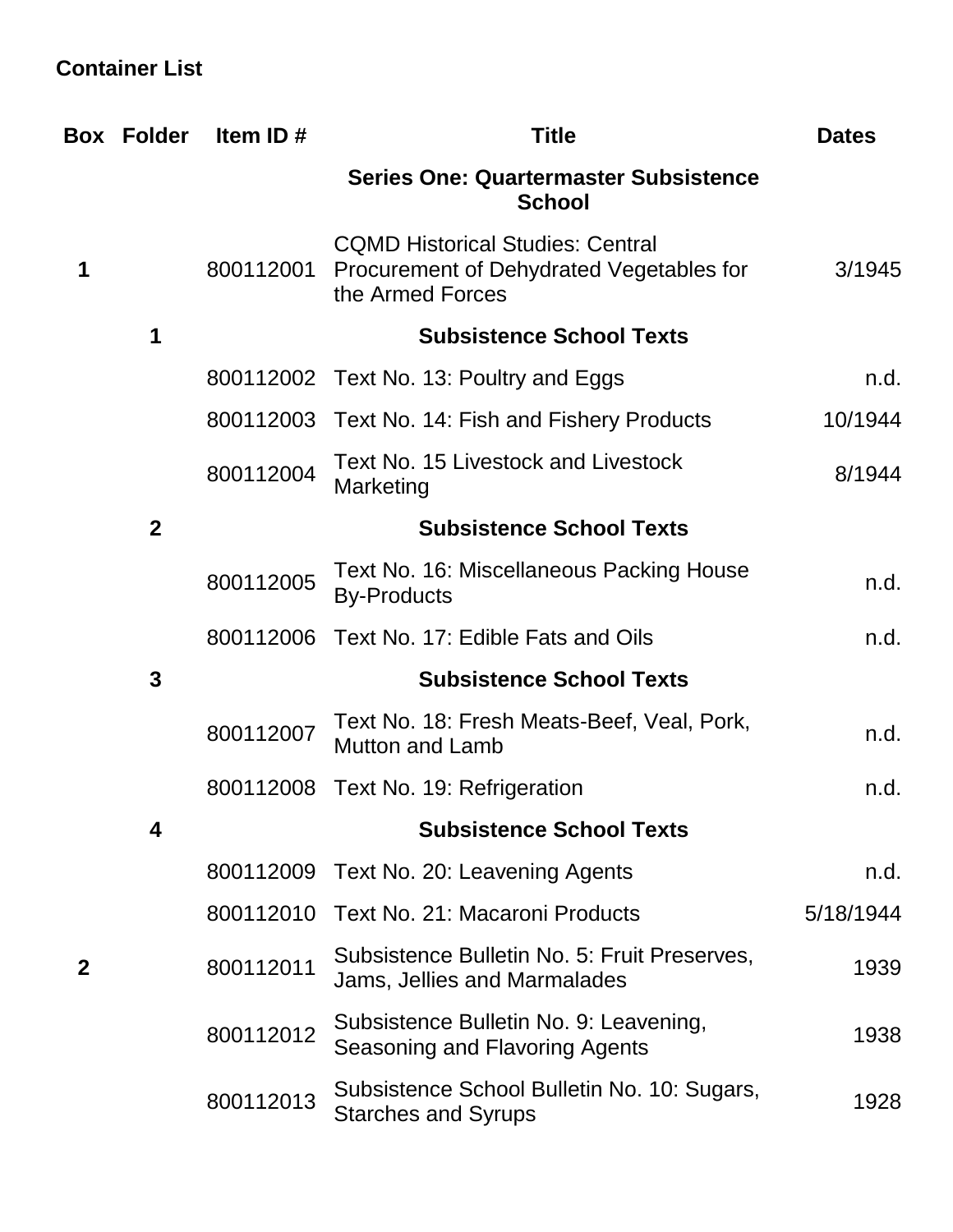|   | 800112014 | Subsistence Bulletin No. 12: Vinegar,<br><b>Pickles, Olives and Sauerkraut</b>                                 | 1938      |
|---|-----------|----------------------------------------------------------------------------------------------------------------|-----------|
|   | 800112015 | Subsistence School Bulletin No. 15: Tea                                                                        | 1929      |
|   | 800112016 | Bulletin No. 43: Flavoring Extracts                                                                            | 1934      |
|   | 800112017 | Bulletin No. 44: Pickles, Olives and<br><b>Sauerkraut</b>                                                      | 1928      |
|   | 800112018 | Bulletin No. 48: Condiments Other Than<br><b>Spices</b>                                                        | 1/1929    |
|   | 800112019 | War Department Technical Manual:<br><b>Inspection of Subsistence Supplies</b>                                  | 9/23/1940 |
|   | 800112020 | War Department Technical Manual:<br><b>Refrigeration Company</b>                                               | 10/1/1940 |
|   | 800112021 | War Department Technical Manual: The<br><b>Army Cook</b>                                                       | 4/24/1942 |
| 1 |           | <b>Subsistence School Papers</b>                                                                               |           |
|   | 800112022 | U.S. Navy Commissary Bulletin Vol. III, No.<br>38                                                              | 4/18/1945 |
|   |           | 800112023 Menu, Sixth Corps Area Field Ration                                                                  | 2/28/1942 |
|   | 800112024 | Abstracts of Papers Presented at Conference<br>on Recent Technical Advances in Army<br><b>Dehydrated Foods</b> | 1/1/1945  |
|   | 800112025 | "What the Armed Forces Require in Foods<br>and Containers"                                                     | 1950      |
|   |           | <b>Series Two: Tactical School</b>                                                                             |           |
| 2 |           | <b>Tactical School Papers</b>                                                                                  |           |
|   | 800112026 | <b>Tactical School: Military Courtesy, Military</b><br>Discipline, Customs of the Service                      | 2/28/1942 |
|   | 800112027 | Tactical School: Military Courtesy, Military<br><b>Discipline</b>                                              | n.d.      |
|   |           | 800112028 Tactical School: Military Courtesy                                                                   | n.d.      |
|   |           | <b>Series Three: Orientation Course Lectures</b>                                                               |           |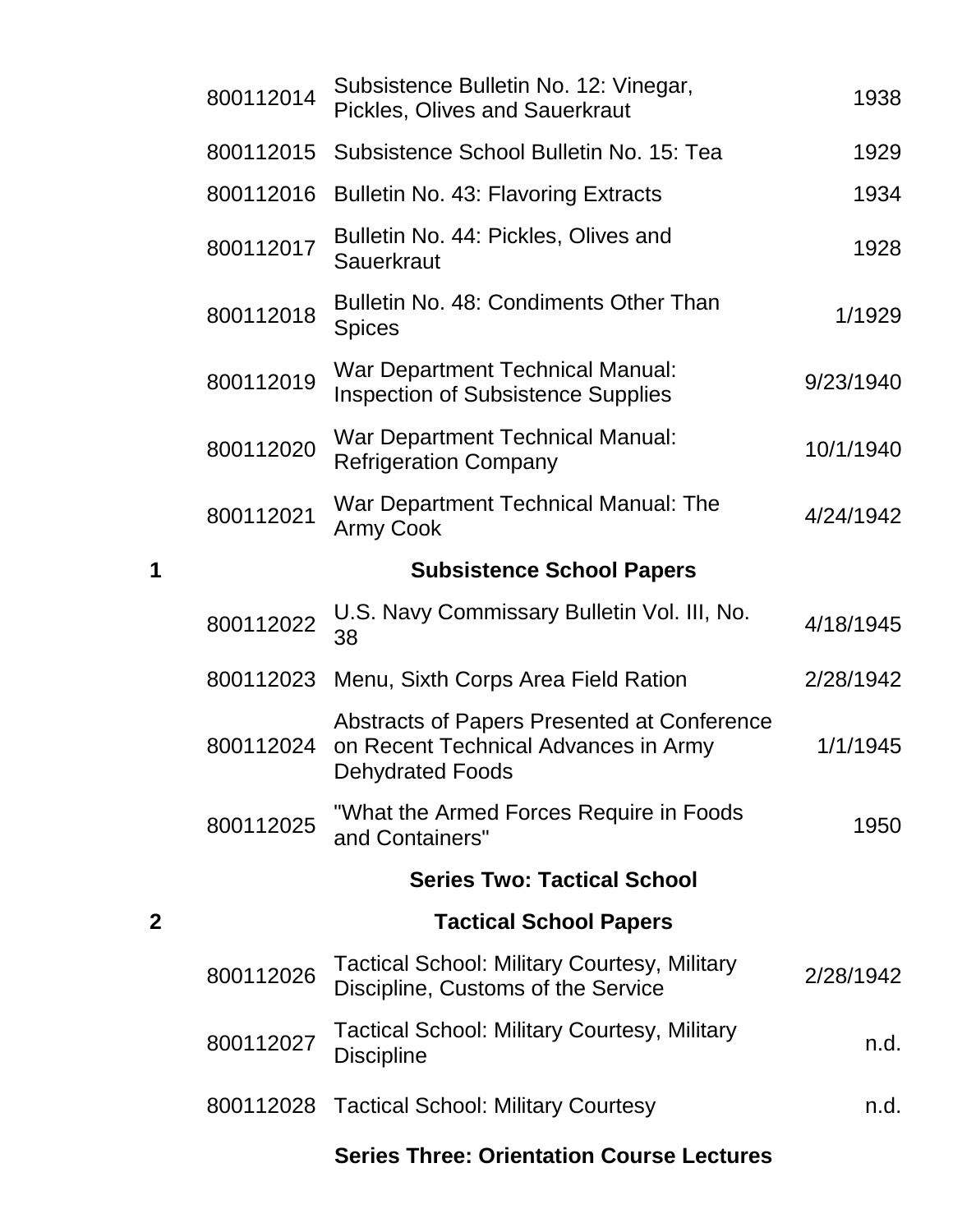| 3 | 800112029 | <b>Bureau of Public Relations/Orientation</b><br>Course Lecture #1        | n.d. |
|---|-----------|---------------------------------------------------------------------------|------|
|   | 800112030 | <b>Bureau of Public Relations/Orientation</b><br>Course Lecture #2        | n.d. |
|   | 800112031 | <b>Bureau of Public Relations/Orientation</b><br><b>Course Lecture #3</b> | n.d. |
|   | 800112032 | <b>Bureau of Public Relations/Orientation</b><br>Course Lecture #4        | n.d. |
|   | 800112033 | <b>Bureau of Public Relations/Orientation</b><br>Course Lecture #5        | n.d. |
|   | 800112034 | <b>Bureau of Public Relations/Orientation</b><br>Course Lecture #6        | n.d. |
|   | 800112035 | <b>Bureau of Public Relations/Orientation</b><br>Course Lecture #7        | n.d. |
|   | 800112036 | <b>Bureau of Public Relations/Orientation</b><br>Course Lecture #8        | n.d. |
|   | 800112037 | <b>Bureau of Public Relations/Orientation</b><br>Course Lecture #9        | n.d. |
|   | 800112038 | <b>Bureau of Public Relations/Orientation</b><br>Course Lecture #10       | n.d. |
|   | 800112039 | <b>Bureau of Public Relations/Orientation</b><br>Course Lecture #11       | n.d. |
|   | 800112040 | <b>Bureau of Public Relations/Orientation</b><br>Course Lecture #12       | n.d. |
|   | 800112041 | <b>Bureau of Public Relations/Orientation</b><br>Course Lecture #13       | n.d. |
|   | 800112042 | <b>Bureau of Public Relations/Orientation</b><br>Course Lecture #14       | n.d. |
|   | 800112043 | <b>Bureau of Public Relations/Orientation</b><br>Course Lecture #15       | n.d. |
|   |           |                                                                           |      |

# **4 Series Four: Army Administration**

|  | 800112044 Technical Manual: Administration | 5/1/194? |
|--|--------------------------------------------|----------|
|--|--------------------------------------------|----------|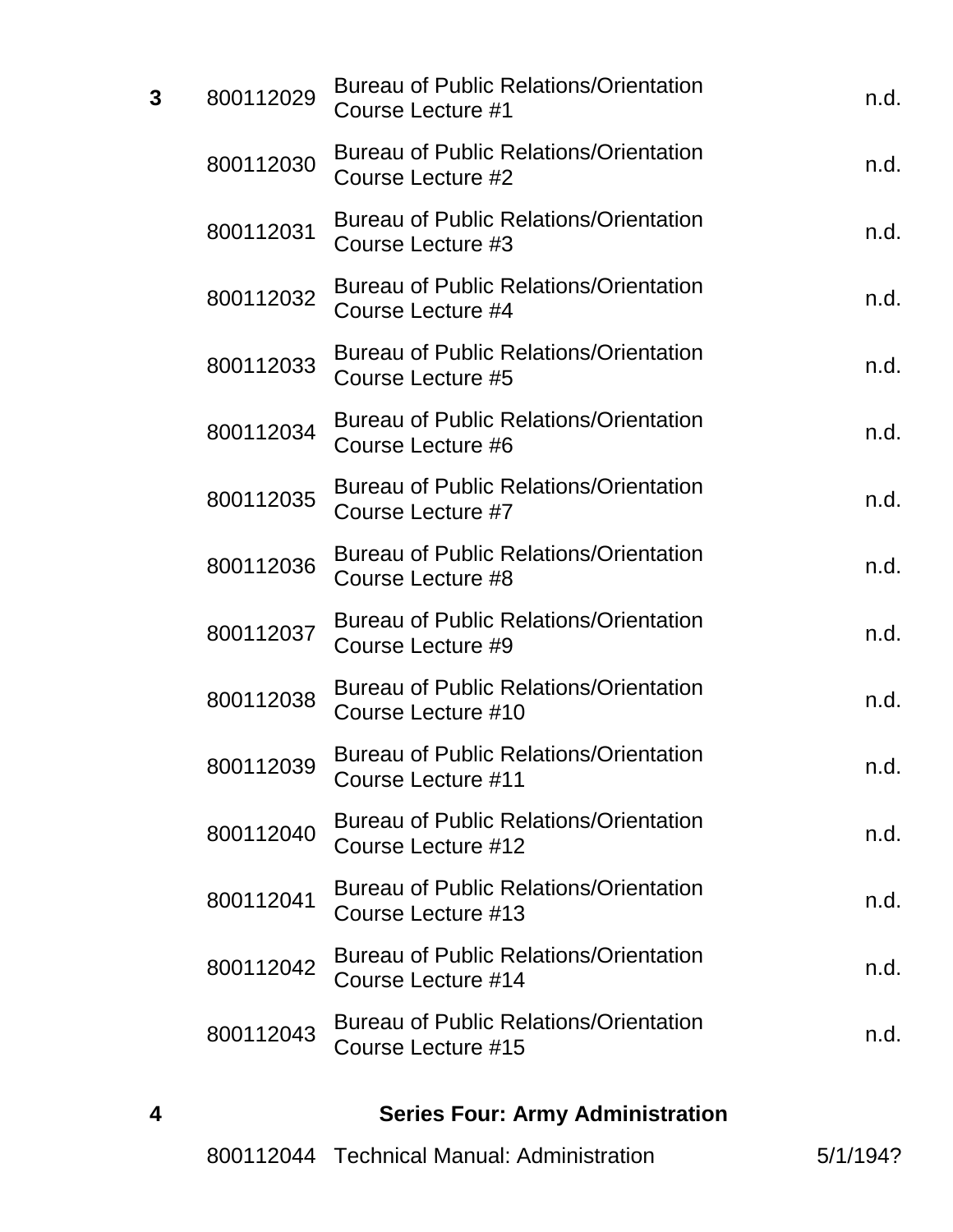|   |           | 800112045 The Army Officer                                                                                                            | 4/1942   |
|---|-----------|---------------------------------------------------------------------------------------------------------------------------------------|----------|
| 3 |           | <b>Series Five: Field Artillery</b>                                                                                                   |          |
|   |           | 800112046 Field Artillery Manual, Volume One                                                                                          | 7/1928   |
|   |           | 800112047 Advanced Field Artillery Gunnery                                                                                            | 9/2/1930 |
|   | 800112048 | The Field Artillery Journal                                                                                                           | 5-6/1934 |
|   | 800112049 | Marches, Shelter and Field Equipment                                                                                                  | 1932     |
|   |           | 800112050 Field Artillery: Elementary Gunnery                                                                                         | 1932     |
|   | 800112051 | Field Artillery: The Firing Battery (two copies)                                                                                      | 1932     |
|   |           | 800112052 Field Artillery: Elementary Tactics                                                                                         | 1932     |
|   |           | <b>Series Six: Army Extension Courses, Field</b><br><b>Artillery School</b>                                                           |          |
| 1 |           | <b>Army Extension Course Papers</b>                                                                                                   |          |
|   |           | 800112053 Announcement of Army Extension Courses                                                                                      | 1934     |
|   | 800112054 | Announcement of Army Extension Courses,<br><b>Section IX</b>                                                                          | 1934     |
|   | 800112055 | Announcement of Army Extension Courses                                                                                                | 1935     |
|   | 800112056 | Announcement of Army Extension Courses,<br><b>Section IX</b>                                                                          | 1935     |
|   | 800112057 | <b>Army Extension Courses: Field Artillery</b><br><b>Signal Communication; Signal Agencies</b>                                        | 1931     |
|   | 800112058 | <b>Army Extension Courses: Extension Course</b><br>of the Field Artillery School, Sub courses 20-<br>2, Marches and Shelter-Motorized | 1932     |
|   | 800112059 | <b>Extension Course: Lesson Assignment</b><br>Sheet, Sub course 20-2, Lesson 2                                                        | 1932     |
|   | 800112060 | <b>Extension Course: Lesson Assignment</b><br>Sheet, Sub course 20-2, Lesson 3                                                        | 1932     |
|   | 800112061 | <b>Extension Course: Lesson Assignment</b><br>Sheet, Sub course 20-2, Lesson 4                                                        | 1932     |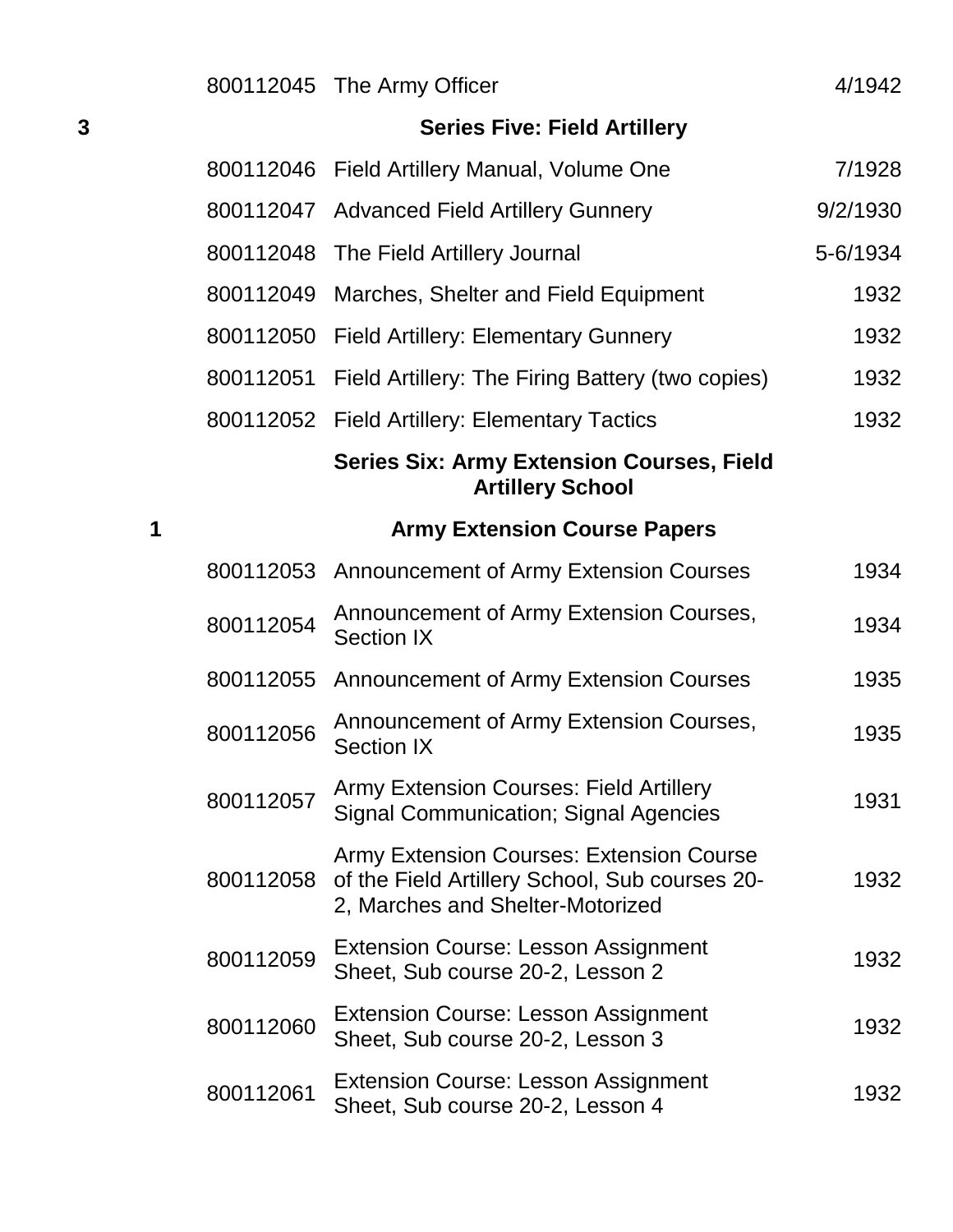| 800112062 | <b>Extension Course: Lesson Assignment</b><br>Sheet, Sub course 20-2, Lesson 5                        | 1932      |
|-----------|-------------------------------------------------------------------------------------------------------|-----------|
| 800112063 | Extension Course: Solutions, Sub course 20-<br>2, Lesson 1                                            | 1932      |
| 800112064 | Extension Course: Solutions, Sub course 20-<br>2, Lesson 2                                            | 1932      |
| 800112065 | Extension Course: Solutions, Sub course 20-<br>2, Lesson 3                                            | 1932      |
| 800112066 | Extension Course: Solutions, Sub course 20-<br>2, Lesson 4                                            | 1932      |
| 800112067 | Extension Course: Solutions, Sub course 20-<br>2, Lesson                                              | 1932      |
|           | <b>Army Extension Course Papers/Chemical</b><br><b>Warfare</b>                                        |           |
| 800112068 | Army Extension Courses, Special Text No.<br>24, Defense Against Chemical Warfare                      | 1933      |
| 800112069 | Army Extension Courses: Sub course,<br>Defense Against Chemical Warfare,<br>Introduction and Lesson 1 | 1933      |
| 800112070 | <b>Army Extension Courses: Lesson</b><br>Assignment Sheet, Sub course Lesson 2                        | 1933      |
| 800112071 | <b>Army Extension Courses: Lesson</b><br>Assignment Sheet, Sub course Lesson 3                        | 1933      |
| 800112072 | <b>Army Extension Courses: Lesson</b><br>Assignment Sheet, Sub course Lesson 4                        | 1933      |
| 800112073 | <b>Army Extension Courses: Lesson</b><br>Assignment Sheet, Sub course Lesson 5                        | 1933      |
| 800112074 | Protection Against Chemical Warfare, The<br><b>Chemical Warfare School, Book 5</b>                    | 1933      |
|           | <b>Series Seven: Directories</b>                                                                      |           |
| 800112075 | New Army Telephone Switchboard                                                                        | 4/30/1942 |

**2**

**4 1 Series Seven: Directories**